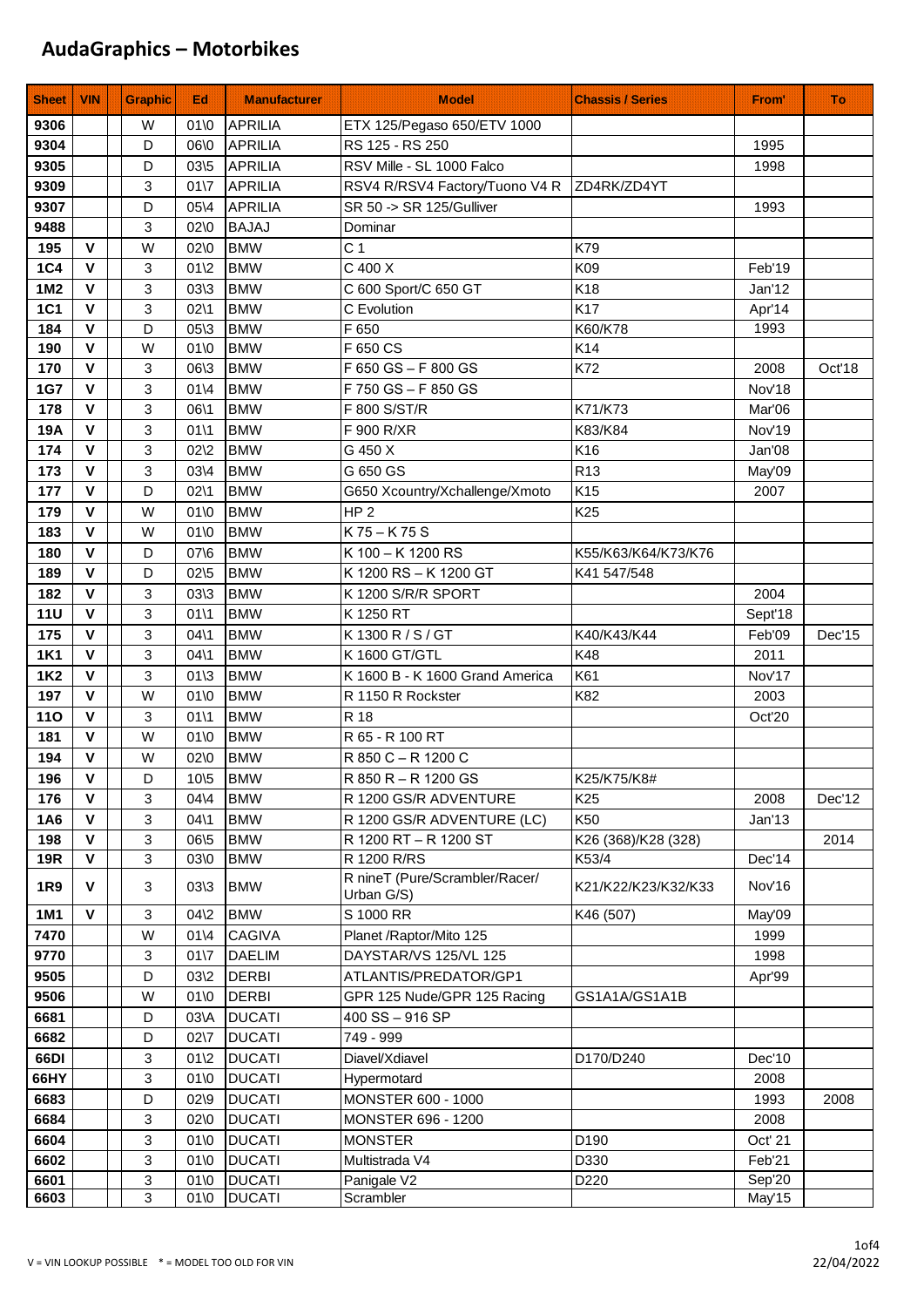| <b>Sheet</b>     | <b>VIN</b> | <b>Graphic</b> | Ed.                                  | <b>Manufacturer</b>          | <b>Model</b>                             | <b>Chassis / Series</b>          | From'  | Τö     |
|------------------|------------|----------------|--------------------------------------|------------------------------|------------------------------------------|----------------------------------|--------|--------|
| 6685             |            | D              | $02\frac{3}{3}$                      | <b>DUCATI</b>                | $ST 2 - ST 4S$                           |                                  |        |        |
| <b>66SS</b>      |            | 3              | $02$ \0                              | <b>DUCATI</b>                | <b>SUPERSPORT</b>                        |                                  | May'17 |        |
| 8904             |            | 3              | 0111                                 | <b>HARLEY</b>                | Livewire                                 | <b>ELW</b>                       | Coming | Soon   |
| 8905             |            | 3              | $01$ \0                              | <b>HARLEY</b>                | Pan America 1250                         | <b>RA</b>                        | Coming | Soon   |
| 8910             |            | 3              | 03\4                                 | <b>HARLEY</b>                | Dyna Super Glide                         |                                  |        |        |
| 8981             |            | W              | $01$ \0                              | <b>HARLEY</b>                | Low Rider/Softail/Dyna Glide             |                                  |        |        |
| 8980             |            | 3              | $04\sqrt{2}$                         | <b>HARLEY</b>                | Softail                                  | FLS#/FXC#/FXS#                   |        |        |
| 8985             |            | 3              | 06\3                                 | <b>HARLEY</b>                | Sportster XL 883/XL 1200                 | XL883#/XL1200#/<br>XR1200#       |        |        |
| 8975             |            | 3              | 03\0                                 | <b>HARLEY</b>                | Street 750                               | NA/NB/NC<br>(XG500/XG750/XG750A) | 2015   |        |
| 8982             |            | 3              | 04\0                                 | <b>HARLEY</b>                | Road King/ElectraStreetRoad Glide        | FLHP/FLHR#/FLHT#/<br>FLHX#/FLTR# | 1999   |        |
| 8911             |            | 3              | $02\frac{3}{3}$                      | <b>HARLEY</b>                | V-Rod                                    | VRSC#                            | 2001   |        |
| <b>89TR</b>      |            | 3              | 02\0                                 | <b>HARLEY</b>                | Tri Glide/Freewheeler/Street Glide       | FLHTCUTG/FLTRT/<br><b>FLHXXX</b> | 2009   |        |
| HA <sub>1</sub>  |            | D              | 016                                  | <b>HONDA</b>                 | ANF 125 INNOVA                           | JC33 / JC37                      | 2005   |        |
| H <sub>65</sub>  |            | W              | $01$ \0                              | <b>HONDA</b>                 | <b>BLACK WIDOW</b>                       | RC 48 / SC 46                    |        |        |
| H95              |            | D              | 08\6                                 | <b>HONDA</b>                 | CB 250 -> CB 1300                        | MC/PC/RC/SC                      |        |        |
| HF <sub>2</sub>  |            | 3              | $04\backslash1$                      | HONDA                        | CB 500F/CBR 500R                         | <b>PC45</b>                      | 2013   |        |
| HC7              |            | 3              | $02\backslash1$                      | <b>HONDA</b>                 | CB 1000 R                                | <b>SC60</b>                      | Jul'05 |        |
| HC <sub>6</sub>  |            | 3              | $02\backslash1$                      | <b>HONDA</b>                 | CB 1100                                  | <b>SC65</b>                      | Jan'13 |        |
| HA <sub>5</sub>  |            | 3              | 0311                                 | <b>HONDA</b>                 | <b>CBF125</b>                            |                                  | Mar'09 |        |
| H99              |            | 3              | 06\0                                 | <b>HONDA</b>                 | CBF 250 - CBF 1000                       | MC/PC/SC                         | 2004   |        |
| H74              |            | 3              | 07\0                                 | <b>HONDA</b>                 | <b>CBR 125 R</b>                         | JC34                             | Dec'03 | Aug'14 |
| HE <sub>2</sub>  |            | 3              | 06\1                                 | <b>HONDA</b>                 | CBR 250R -> CBR 300RA                    | <b>MC41/NC51</b>                 | 2011   |        |
| H <sub>6</sub> R |            | 3              | $02\backslash1$                      | <b>HONDA</b>                 | CBR 1000 RR Fireblade                    | <b>SC77</b>                      | May'17 |        |
| <b>H60</b>       |            | 3              | 08\6                                 | <b>HONDA</b>                 | CBR 600/1000 RR Fireblade                | <b>PC 40</b>                     | 2004   | Apr'17 |
| H91              |            | D              | 136                                  | <b>HONDA</b>                 | CBR 600->CBR1100XX /Fireblade            | PC19-37/SC21-50                  | Jan'87 | May'14 |
| H9B              |            | 3              | 3 <sub>0</sub>                       | <b>HONDA</b>                 | CB 650F/CBR 650F                         | RC74/RC75/RC96/<br><b>RC97</b>   | Jun'14 |        |
| HA <sub>2</sub>  |            | 3              | 04\0                                 | <b>HONDA</b>                 | CBX 250 Twister                          |                                  | 2001   | 2008   |
| HB <sub>2</sub>  |            | 3              | $01\,5$                              | <b>HONDA</b>                 | CBX 250 Twister                          |                                  | Jan'04 | Dec'12 |
| HC <sub>9</sub>  |            | 3              | 0311                                 | <b>HONDA</b>                 | CRF 1000 L Twin Africa                   | SD <sub>0#</sub>                 | 2016   |        |
| H87              |            | D              | 03\2                                 | HONDA                        | FJS 600 Silver Wing                      | <b>PF01</b>                      | 2001   |        |
| <b>H80</b>       |            | D              | $04\sqrt{4}$                         | <b>HONDA</b>                 | Goldwing GL 1800                         | <b>SC47</b>                      | 2001   | Apr'18 |
| H <sub>1</sub> N |            | 3              | $01$ \O                              | <b>HONDA</b>                 | Goldwing GL 1800                         |                                  | May'19 |        |
| H59              |            | 3              | 0511                                 | <b>HONDA</b>                 | HORNET 600                               | <b>PC41</b>                      | 2007   |        |
| HMX              |            | 3              | $03\,1$                              | <b>HONDA</b>                 | <b>MSX125</b>                            | JC61                             | 2013   |        |
| H7A              |            | 3              | $05\$ 1                              | <b>HONDA</b>                 | NC700/NC750                              | RC6#                             | 2012   |        |
| H92              |            | D              | 06\3                                 | <b>HONDA</b>                 | NTV650 - Deauville                       | RC33/47/52/59                    | 1998   | 2011   |
| HA <sub>6</sub>  |            | 3              | $02\backslash1$                      | <b>HONDA</b>                 | NXR 125/150 Bros                         | JD 20/KD#                        | 2003   |        |
| HA <sub>9</sub>  |            | 3              | 05\1                                 | <b>HONDA</b>                 | PCX 125/PCX 150                          | <b>JF##/KF##</b>                 | May'12 |        |
| H94              |            | W              | 05\0                                 | <b>HONDA</b><br><b>HONDA</b> | Rebel CA 125-F6C                         | JC#/MC#/PC#                      |        |        |
| HA7              |            | 3              | 03\4                                 |                              | Shadow Spirit 750                        | <b>RC53</b><br><b>RD 13</b>      | 2007   |        |
| H69<br>H71       |            | D<br>D         | $02\frac{2}{2}$<br>$04$ <sub>D</sub> | <b>HONDA</b><br><b>HONDA</b> | Transalp XL 700<br>VFR 400 R - VF 1100 C | NC/PC/RC/SC                      |        |        |
| HV8              |            | 3              | 03\0                                 | <b>HONDA</b>                 | <b>VFR 800 F</b>                         | RC79                             | Feb'15 |        |
| HC1              |            | 3              | $02\backslash1$                      | <b>HONDA</b>                 | <b>VFR 1200 F</b>                        | SC63                             | 2010   | 2015   |
| H93              |            | 3              |                                      | <b>HONDA</b>                 | XLR 125 -> XL 1000 V Varadero            | JD16/JC32/MD21/25                |        |        |
| ID <sub>01</sub> |            | 3              | 09\4<br>01'0                         | <b>INDIAN</b>                | <b>CHIEF</b>                             |                                  | Aug'14 |        |
| <b>ID02</b>      |            | 3              | $01$ \O                              | <b>INDIAN</b>                | <b>CHIEFTAIN</b>                         |                                  | Aug'14 |        |
| <b>ID03</b>      |            | 3              | $01$ \0                              | <b>INDIAN</b>                | ROADMASTER                               |                                  | Jan'15 |        |
| <b>ID04</b>      |            | 3              | 0111                                 | <b>INDIAN</b>                | <b>SCOUT</b>                             |                                  | Jun'15 |        |
| <b>ID05</b>      |            | 3              | $01$ \0                              | <b>INDIAN</b>                | SPRINGFIELD                              |                                  | 2016   |        |
| <b>U95</b>       |            | 3              | 03\2                                 | <b>KAWASAKI</b>              | 1400 GTR                                 | ZGT40A                           | 2008   |        |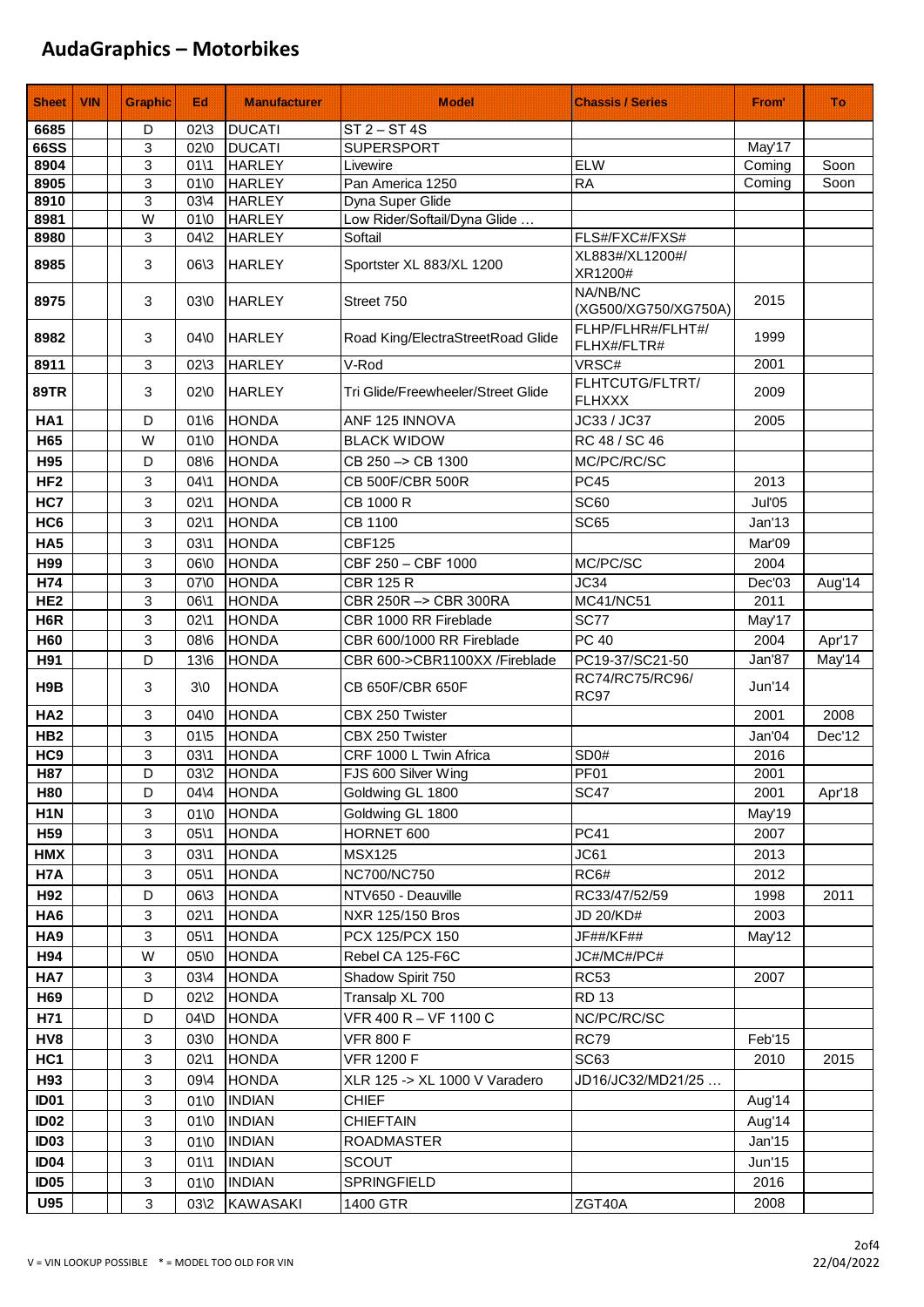| <b>Sheet</b>      | <b>VIN</b> | <b>Graphic</b> | Ed                                | <b>Manufacturer</b>                | <b>Model</b>                             | <b>Chassis / Series</b> | From'        | ா்     |
|-------------------|------------|----------------|-----------------------------------|------------------------------------|------------------------------------------|-------------------------|--------------|--------|
| <b>U91</b>        |            | 3              | $02\,0$                           | <b>KAWASAKI</b>                    | ER-6n/ER-6f                              | ER650/EX650             |              |        |
| <b>U02</b>        |            | W              | 01 <sub>0</sub>                   | <b>KAWASAKI</b>                    | Estrella/W 650                           |                         |              |        |
| <b>U85</b>        |            | 3              | $11 \& 8$                         | <b>KAWASAKI</b>                    | GPZ 500 S -> GPZ 1100                    |                         |              |        |
| <b>U80</b>        |            | 3              | $03\,1$                           | <b>KAWASAKI</b>                    | KLE 500 / KLR 650 / KLV 1000             | KLE 500/KL650/LV 1000   |              |        |
| <b>U94</b>        |            | D              | $01\,5$                           | <b>KAWASAKI</b>                    | KLX 250 R - KLX 459 R                    |                         |              |        |
| UA <sub>2</sub>   |            | D              | $01 \& 8$                         | <b>KAWASAKI</b>                    | <b>KX 250 F</b>                          | KX#                     | 2011         |        |
| UA4               |            | 3              | $01\,5$                           | <b>KAWASAKI</b>                    | NINJA 250R/SL                            | EX250/BX250             | 2008         |        |
| UA6<br><b>UN2</b> |            | 3<br>D         | $02\backslash 1$<br>$01 \times 3$ | <b>KAWASAKI</b><br><b>KAWASAKI</b> | <b>NINJA 300</b><br>NINJA H <sub>2</sub> | ZX1000                  | 2013<br>2015 |        |
| <b>U90</b>        |            | 3              |                                   |                                    |                                          | <b>ZX</b>               | 1995         | 2008   |
| <b>U97</b>        |            | 3              | 08\4<br>03\0                      | <b>KAWASAKI</b><br><b>KAWASAKI</b> | NINJA ZX<br>NINJA ZX-6R/ZX-10R           | 636/ZX636EEA            | 2015         |        |
| <b>U96</b>        |            | D              | $02\backslash 1$                  | <b>KAWASAKI</b>                    | <b>VERSYS 650</b>                        | KLE650A7F/KLE650B7F     | 2007         | 2014   |
| <b>U06</b>        |            | D              | $01 \times 3$                     | <b>KAWASAKI</b>                    | <b>VERSYS 650</b>                        | <b>KLE650</b>           | 2015         |        |
| <b>U04</b>        |            | 3              | $01\,5$                           | KAWASAKI                           | <b>VERSYS 1000</b>                       | LZT00A                  | 2011         | 2014   |
| U14               |            | D              | $01\sqrt{2}$                      | <b>KAWASAKI</b>                    | <b>VERSYS 1000</b>                       | <b>KLZ1000</b>          | 2015         |        |
| U93               |            | 3              | $02\frac{3}{3}$                   | <b>KAWASAKI</b>                    | VN 900 CLASSIC-VN 200                    | VN900B6F-VN 2000A6F     |              |        |
| <b>U65</b>        |            | 3              | 0111                              | <b>KAWASAKI</b>                    | Z 650/Z900                               |                         | 2017         |        |
| <b>U92</b>        |            | D              | 03\2                              | <b>KAWASAKI</b>                    | Z 750 -> Z 1000                          | ZR750JJ/JK ZRT00AA      |              |        |
| UZ8               |            | 3              | 02\0                              | <b>KAWASAKI</b>                    | Z 800                                    | ZR800                   | 2013         |        |
| <b>U03</b>        |            | 3              | $01\sqrt{7}$                      | <b>KAWASAKI</b>                    | Z 1000                                   | ZR1000                  | 2010         |        |
| UA3               |            | 3              | $02\sqrt{2}$                      | <b>KAWASAKI</b>                    | Z 1000 SX                                | ZXT00                   | 2011         | Dec'19 |
| <b>U08</b>        |            | 3              | $01$ \0                           | <b>KAWASAKI</b>                    | Z 1000 SX                                |                         | Jan'20       |        |
| <b>U89</b>        |            | W              | 03\0                              | <b>KAWASAKI</b>                    | ZEPHYR 550 - VN 15 SE                    | ZR#/ZRT#                |              |        |
| <b>U01</b>        |            | W              | 02\0                              | <b>KAWASAKI</b>                    | ZR 7 -> ZRX 1200                         | ZR / ZRT                |              |        |
| UZ4               |            | 3              | $01\sqrt{4}$                      | <b>KAWASAKI</b>                    | ZX 1400                                  |                         | 2007         |        |
| <b>U88</b>        |            | D              | 08\7                              | <b>KAWASAKI</b>                    | ZXR 400 -> ZZR 1400                      | ZX #/ZXT                |              |        |
| 8801              |            | W              | $01$ \0                           | <b>KTM</b>                         | 125 Supermoto -> 640 Duke Titan          |                         |              |        |
| KYA1              |            | D              | 04\0                              | <b>KYMCO</b>                       | DINK 50 GRAND DINK                       | SH#/SK#                 | 2001         |        |
| KYA5              |            | D              | $02\backslash 1$                  | <b>KYMCO</b>                       | <b>AGILITY 50-125</b>                    | KD#/KE#/KF#/KG#/KL#     |              |        |
| 9271              |            | D              | $02\,5$                           | <b>PIAGGIO</b>                     | Fly 50 2T-125 4T                         | LBMC #/LBMM#/ZAPC#      |              |        |
| 9283              |            | D              | $05\frac{2}{2}$                   | <b>PIAGGIO</b>                     | RUNNER/ICE/STALKER                       | ZAPC/ZAPM               | 1997         |        |
| 9286              |            | W              | 02\0                              | <b>PIAGGIO</b>                     | <b>GILERA</b>                            | DNA 50/125/180          |              |        |
| 9284              |            | D              | $03 \times 3$                     | <b>PIAGGIO</b>                     | <b>HEXAGON LX/GT/GTX/X9</b>              | ZAPM 14000 - 27000      |              |        |
| 9280              |            | 3              | 04\4                              | PIAGGIO                            | MP3 125/250/400                          | ZAPM47#/59#             | 2007         |        |
| 9285              |            | D              | $02\frac{2}{2}$                   | <b>PIAGGIO</b>                     | <b>VESPA</b>                             | BEVERLY/GT              |              |        |
| 9281              |            | 3              | $07\frac{3}{3}$                   | <b>PIAGGIO</b>                     | VESPA                                    | P/PX/PK/Cosa/ET/LX/S    |              |        |
| 9282              |            | D              | 09\2                              | <b>PIAGGIO</b>                     | SFERA-HEXAGON                            | Sfera-Hexagon           | 1993         |        |
| 9287              |            | 3              | $02\frac{2}{2}$                   | <b>PIAGGIO</b>                     | VESPA (GRANDTURISMO)                     | 125 L/200 L             |              |        |
| 9276              |            | D              | $03\frac{5}{5}$                   | <b>PIAGGIO</b>                     | VESPA GTS 250ie                          | ZAPM45101               |              |        |
| 9269              |            | D              | 03\4                              | <b>PIAGGIO</b>                     | VESPA LXV 50/LXV 125                     | ZAPC#/ZAPM#             |              |        |
| <b>ROCL</b>       |            | 3              | $03\,1$                           |                                    | ROYAL ENFIELD CLASSIC 350/500            |                         | Oct'11       |        |
| <b>ROIN</b>       |            | $\mathbf{3}$   | $01\sqrt{7}$                      |                                    | ROYAL ENFIELD INTERCEPTOR/CONTINENTAL GT |                         |              |        |
| <b>R96</b>        |            | W              | 02\0                              | <b>SUZUKI</b>                      | AN 250 - 400/UH 125 BURGMAN              | BP/AN/AU/BW             | Aug'98       |        |
| <b>R79</b>        |            | 3              | $02\frac{2}{2}$                   | <b>SUZUKI</b>                      | AN 650 BURGMAN                           | <b>BU 11</b>            |              |        |
| <b>R76</b>        |            | W              | $01\sqrt{7}$                      | <b>SUZUKI</b>                      | BANDIT GSF 650-1250                      | <b>CJ# - CH#</b>        | 2007         |        |
| <b>R77</b>        |            | W              | $01 \times 3$                     | <b>SUZUKI</b>                      | <b>B-KING</b>                            | BK/K8                   | 2007         |        |
| <b>RVS</b>        |            | 3              | $01\$ 1                           | <b>SUZUKI</b>                      | V-STROM 250                              | DS#                     | May'18       |        |
| RZ5               |            | 3              | 0111                              | <b>SUZUKI</b>                      | DL 650 V-STROM                           |                         | Jan'04       | Dec'17 |
| <b>R80</b>        |            | W              | $01$ \0                           | <b>SUZUKI</b>                      | DL 1000 V-STROM                          |                         |              | May'14 |
| <b>RDL</b>        |            | 3              | 0111                              | <b>SUZUKI</b>                      | DL 1000 V-STROM                          | DD1#/VU51A#             | Jun'14       |        |
| <b>R91</b>        |            | W              | 02\0                              | <b>SUZUKI</b>                      | DR 125 SE -> DR 800 S Big                |                         |              |        |
| <b>R90</b>        |            | W              | $10 \& 8$                         | <b>SUZUKI</b>                      | GSX 400 E - GSX 1400                     | AE/A/BN/GK/GL/GM/GN     |              |        |
| <b>R75</b>        |            | W              | 01\0                              | <b>SUZUKI</b>                      | GS 500 / GS 500 F                        | BK                      | 2003         |        |
| <b>R89</b>        |            | W              | 06\0                              | <b>SUZUKI</b>                      | GSX 600 F - GSX 1100 F                   | 111/121/211/311/G#      |              |        |